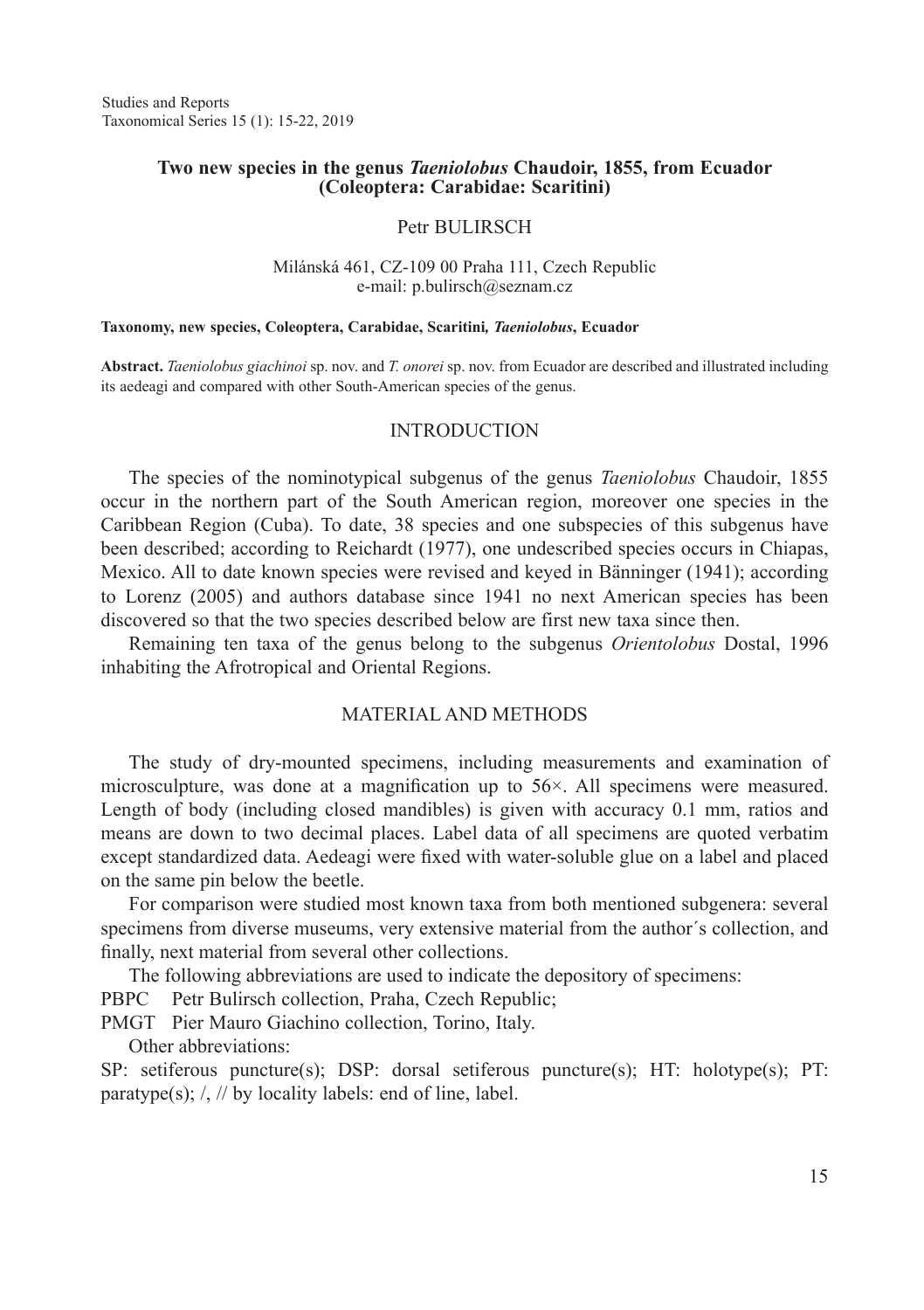#### **RESULTS**

# *Taeniolobus giachinoi* **sp. nov.** (Figs. 1-3)

**Type material.** Holotype (♂): Ecuador, Pichincha / S. José de Minas / Cerro Blanco, m 2850 / 7.viii.2006; P. M. Giachino, (PMGT). Paratypes. (3  $\beta\beta$ , 1 incomplete fragment, without fore body and most legs) with same data as HT;  $(1 \nsubseteq)$  same data as HT except: leg. C. Belló;  $(1 \nsubseteq)$  Ecuador-Pichincha- / Pataqui dint., m. 2575 / 14.viii.2008 // N 0°11´96.2´´ / W 78°21´53.8´´ / vaglio bosque // Ecuador 2008 / legg. Baviera, Belló / Osella & Pogliano; (1 ♀) Ecuador, Pichincha / Volcán Atacazo, m 3707 / S 0°20´7.6´´ W 78°37´´34.4´´ / 9.viii.2006, P.M. Giachino, (all PT in PMGT and PBPC).

**Description.** Habitus as in Fig. 1. Surface black, legs dark fuliginous, meso- and metatibiae, tarsi, mouth-parts and antennae slightly lighter. Measurement: total length 16.5-18.0 mm (mean 17.5 mm, HT 17.6 mm, n=7); width 4.6-5.0 mm (mean 4.8 mm, HT 4.9 mm). Head 1.01-1.04 (mean 1.03, HT 1.01) times as broad as pronotum; pronotum 1.36-1.41 (mean 1.39, HT 1.41) times as broad as long; elytra 1.63-1.68 (mean 1.65, HT 1.64) times as long as broad, 2.29-2.36 (mean and HT 2.29) times as long as pronotum; length of aedeagus in HT 2.60 mm; aedeagus 0.32-0.34 (mean 0.33, HT 0.32, n=5) times as long as elytra.

Head. Mandibles very long, with long and narrow apical third; inner keel blunt, slightly elevated basally, disappeared in anterior third; surface between outline and keel very narrow, barely broadened before base, just concave, moderately shiny, without wrinkles; inner margin of inner tooth of left mandible with large, irregular tooth in basal half and another, very small and rather bunt tooth in anterior third, right inner tooth with complementary teeth and excisions; both inner teeth with rough oblique wrinkles. Eyes small and moderately vaulted; genae hemispheric, slightly longer than eyes length, distinctly broader than eyes, its apical margin perpendicular to neck; in lateral view genae with deep furrow below eyes. Facial furrows deep and very broad, broadly divided eyes with genae from neck. Frontal furrows multiplied, very fine, irregular, diminish below level of anterior margin of eyes. Supraantennal plates moderately strongly broadened, anteriorly almost directly narrowed to anterior clypeal margin with narrowly rounded pair of sublateral teeth; anterior margin of clypeus with two small and sharp submedial teeth. Surface of clypeofrontal area with irregular, very fine and very dense wrinkles combined with dense, very fine punctures and irregular rests of reticulation. Antennae long, antennomeres 5-7 distinctly, 8-10 just longer than broad; antennomere 2 just longer than 3. One clypeal and standardly one facial SP (in one PT 3-4 facial SP).

Pronotum. Moderately broad, slightly vaulted in lateral view, outline barely broadened just below anterior angles, then almost directly and very slightly narrowed posteriorly, lateral margin irregularly dotted with small excisions; anterior angles sharp, strongly and narrowly prolonged anteriorly, posterior angles formed by small, rather distinct tooth; lateral parts of base steeply, concavely narrowed to narrow, rather strongly protruded median part, latter connected with basal margin by obtuse, rounded angle. Anterior furrow irregular and very superficial, almost indistinct, median line fine; (1)2-3 anterior and 1-2(3) posterior SP in irregular and narrow lateral channel, more or less distinctly interrupted around lateral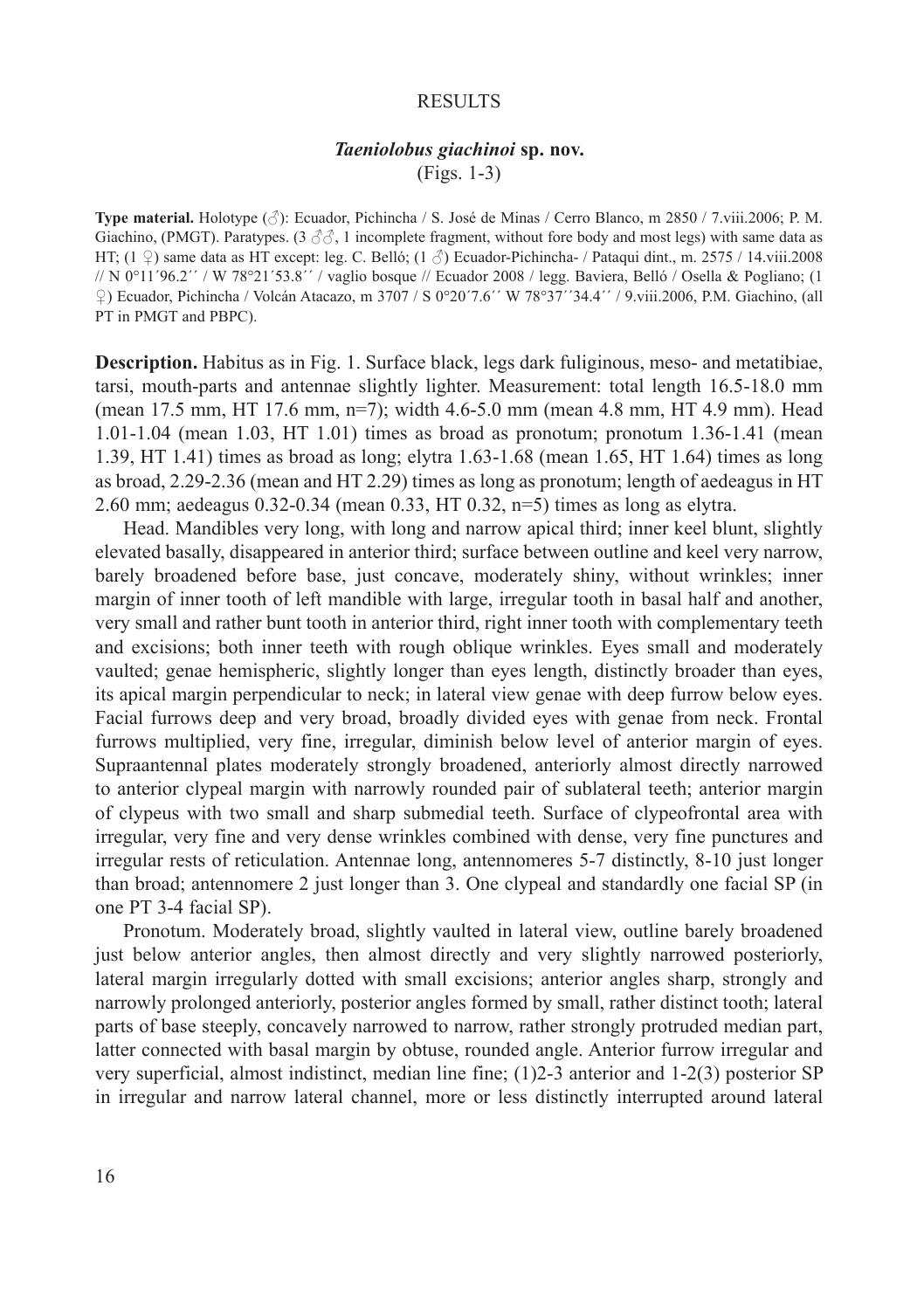



Fig. 1. *Taeniolobus giachinoi* sp. nov. Habitus (HT). Actual length 17.6 mm.

Figs. 2-3. *Taeniolobus giachinoi* sp. nov. Aedeagus (HT). 2- in left lateral view; 3- in dorso-lateral view. Actual length 2.60 mm.



tooth; lateral channel slightly broadened and deepened below anterior angles and basal foveae. Surface rather shiny; disc without distinct reticulation, with fine micropunctures and irregular winkles, below anterior margin of pronotum with fine and short longitudinal wrinkles. Basal foveae rather large, moderately deepened, dull, covered by very dense microtubercles and rough reticulation, latter extended laterally along latero-basal margin.

Elytra. Surface moderately dull, disc with distinct and regular reticulation, latero-apically reticulation stronger, especially apex dull. Disc in lateral view basally slightly and regularly vaulted; outline barely ovate, regularly, slightly broadened from humeral tooth to anterior four sixth, then regularly, moderately broadly rounded posteriorly, lateral margin especially below humeri with several dotted incisions; base rather deeply concave medially, then convex anteriorly to moderately slopping, strongly convex and distinct humeral ridge with moderately distinct and rather sharp humeral tooth; elytra broadest just below midlength. Striae 1-7 impunctate, rather fine, weakened latero-apically and slightly latero-basally, stria 8 indistinct; intervals 1-3 very slightly, 4-7 apically slightly, basally moderately vaulted; lateral channel moderately broad, broadened apically, rather superficial, with dense and fine tubercles, latter expanded in basal half to whole surface of interval 8, in apical part to its lateral half; base and especially humeral area with very broad, in lateral view flattened area, with few large tubercles mixed with several small microtubercles; (6)7-9 DSP, mostly in stria 3.

Ventral surface. Mentum laterally rather slightly convex, distinctly beaded, especially basally; laterally rather finely wrinkled, surface with rough isodiametric reticulation; anterolateral angles almost rectangular, narrowly rounded; median keel distinctly elevated, very broad and blunt basally, divided here from lateral parts of mentum by elongate, rather deep pits; anteriorly keel strongly narrowed; anterior margin of submentum with sharp anterior lateral angles and indistinct tubercles inside of lateral SP; paragenes broadly excised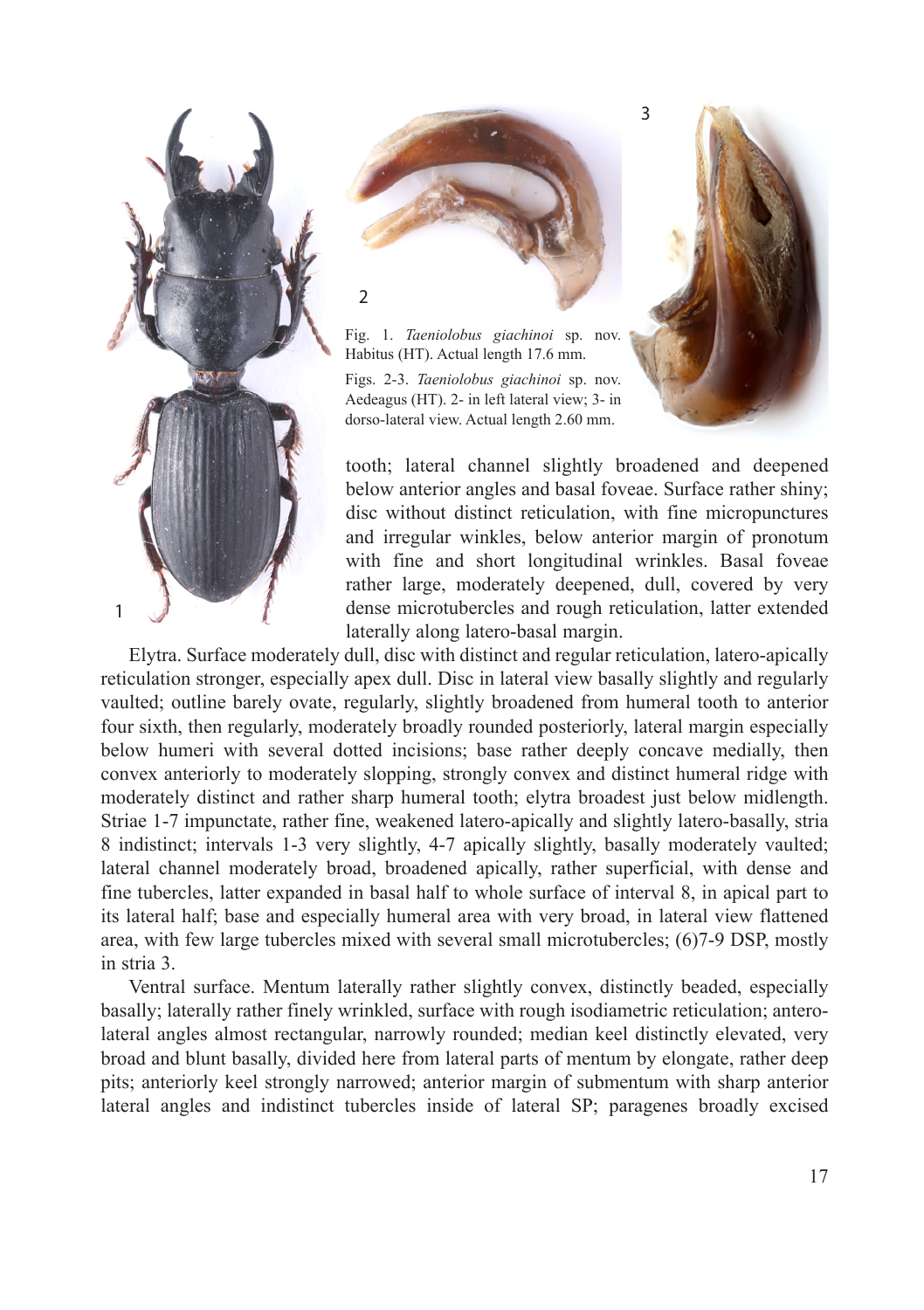below anterior half, inner tooth small and very blunt; disc of paragenes concave, roughly reticulated, with few microtubercles; prosternal process with several, latero-basal setae; meso- and metasterna with about 6-10 setae; metasterna about twice shorter than hind coxae; metepisterna short, deltoid, its anterior part distinctly narrower than broad episterna. Sternite 3 submedially with small group of fine punctures with setae, sterna 4-6 with 1(-2) pairs of submedian setae; all sterna especially basal ones with fine and dense punctures mixed with wrinkles and with fine reticulation; reticulation especially in sterna 3-4 very rough laterally. Proepisterna moderately shiny, with rather fine reticulation and few fine lateral denticles; epipleura very broad to sternite 2, posteriorly strongly narrowed, with fine reticulation.

Aedeagus. As in Figs. 2-3. Rather short and moderately broad; laterally upper outline convex, lower outline slightly concave; dorsally aedeagus moderately broad, with apex long, strongly, regularly narrowed to very narrowly rounded, acute apex. Parameres moderately long, with moderately long, regularly narrowed to rather sharp apex.

Legs. Anterior tibiae with one large, one medium large and 3-4 small lateral teeth below final tooth. Connection between terminal tooth and anterior margin of first lateral tooth just below lower margin of protibiae.

**Differential diagnosis.** The new species has the body moderately small (16.5-18.0 mm); the mandibles with long apical tips, the pronotum with distinct tooth in the posterior angles; the ovate elytra with rather distinct reticulation, with the lateral intervals only very slightly vaulted, not forming the outline below the humeri, and with the shallow lateral channel not forming deep groove; and finally the prosternal process, the mesosterna and the metasterna have several setae.

This combination of the characters distinctly differs the new species from all to date described species. According to Bänninger (1941) and material studied, *T. ecuadorensis* (Bänninger, 1941) is the only related species, having most characters identical. The new species differs from it by the head having the mandibles longer; by the pronotum having the concave basal margin along its median part, latter is more protruded posteriorly, and by the basal foveae being large, deep and dull (in *T. ecuadorensis* are these foveae indistinct); by the prosternal process, the meso- and metasterna having several setae (in *T. ecuadorensis* are especially the meso- and metasterna asetose). The males of *T. gachinoi* sp. nov. could also be differentiated from *T. ecuadorenis* by the parameres of the aedeagus being apically relatively broad and faintly narrowed (in *T. ecuadorensis* are the parameres abruptly narrowed in the apical third and have needle-like apical third).

**Name derivation.** Named in honour of my friend Pier Mauro Giachino (Torino, Italy), well known specialist in Carabidae.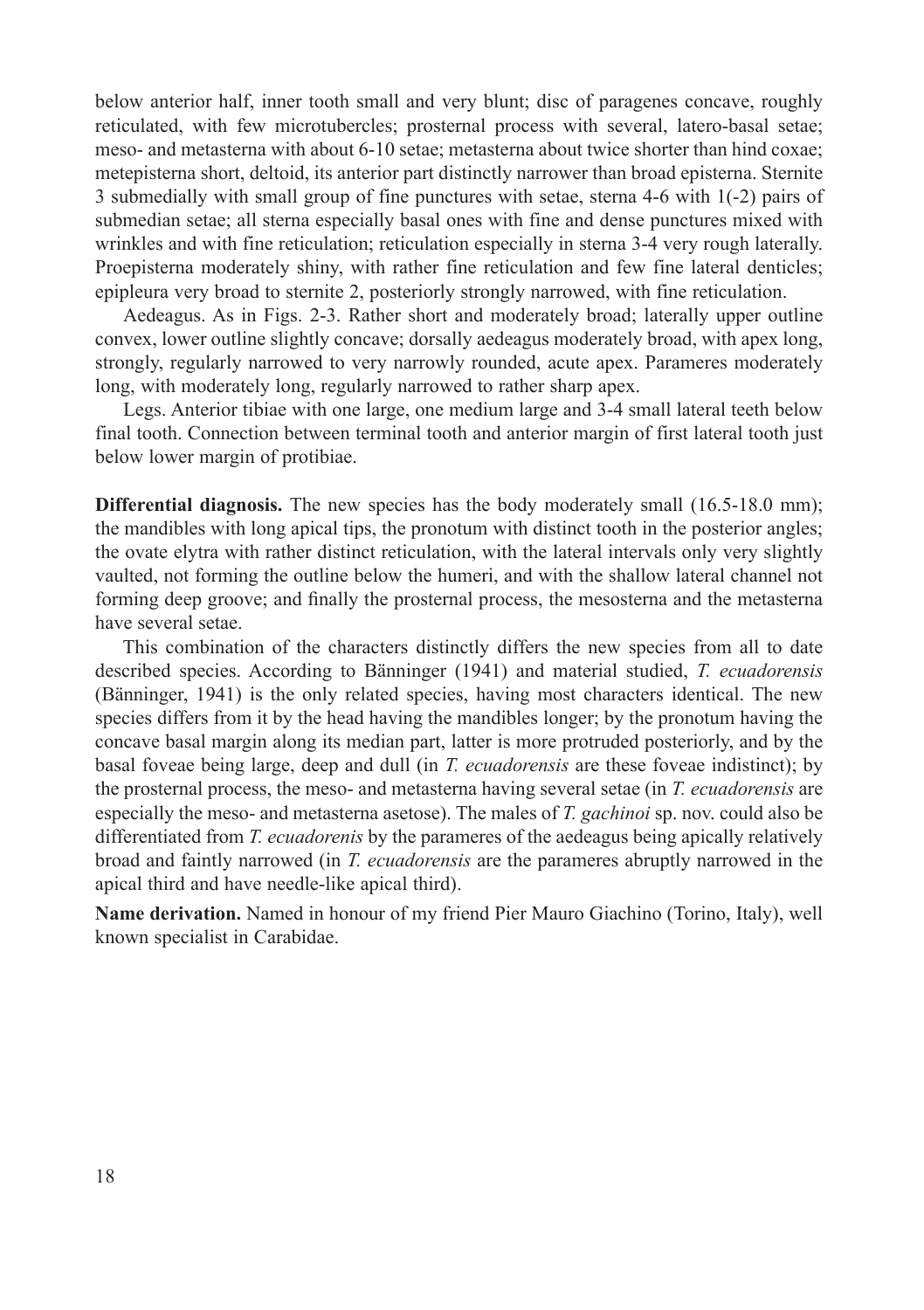### *Taeniolobus onorei* **sp. nov.** (Figs. 4-6)

**Type material.** Holotype  $(1 \text{ } \text{\ensuremath{\mathcal{S}}})$ : Ecuador / Chimborazo / Chimbalavag, 3231 m / 2°19.787´S 78°50.743´W / 31.xii.2001, leg. G. Onore, (PMGT). Paratype  $(1 \nsubseteq)$ : the same date as HT, (PBPC).

**Description.** Habitus as in Fig. 4. Surface black, legs dark fuliginous, meso- and metatibiae, tarsi, mouth-parts and antennae slightly lighter. Measurement: total length 18.9 mm in HT, 21.9 mm in PT; width 5.1 mm in HT, 6.1 mm in PT. Head in HT 1.01, in PT 1.03 times as broad as pronotum; pronotum in HT 1.39, in PT 1.43 times as broad as long; elytra in HT 1.70, in PT 1.69 times as long as broad, in HT 2.39, in PT 2.50 times as long as pronotum; length of aedeagus in HT 3.60 mm; aedeagus 0.41 times as long as elytra.

Head. Mandibles rather long, with moderately long terminal third; inner keel moderately sharp, rather strongly elevated basally, disappeared in anterior third, surface between outline and keel moderately broad, concave, rather shiny, in HT without, in PT with fine longitudinal wrinkles; inner margin of inner tooth of left mandible with large, irregular tooth in basal half and another, very small and almost indistinct tooth in anterior third, right inner tooth with two complementary teeth and excision between them; both inner teeth densely, rather roughly obliquely wrinkled. Eyes small and slightly vaulted; genae rather strongly developed, barely overlapped posterior sixth of eyes, slightly longer than eyes length; its apical margin moderately steep to neck, barely broader than eyes, in lateral view without wrinkles, with broad and superficial furrow below eyes; facial furrows oblique, deep and very broad, broadly divided eyes with genae from neck. Frontal furrows short, moderately deep, irregularly multiplied by very short, more or less parallel wrinkles, diminish above level of posterior margin of eyes. Supraantennal plates rather barely broadened, anteriorly directly narrowed to anterior clypeal margin with narrowly rounded pair of sublateral teeth; anterior margin between teeth with two small and moderately sharp submedian teeth. Surface moderately shiny, antero-laterally with few fine, subparallel wrinkles. Antennae in HT (in paratype left antennomeres 4-11 and right 2-11 missing) moderately long, antennomeres 5-7 barely longer than broad, 8-9 just longer than broad, 10 about as long as broad; antennomere 2 distinctly longer than 3. One clypeal and one facial SP.

Pronotum. Moderately broad, posteriorly flattened in lateral view, outline shortly broadened just below anterior angles, then almost directly and very slightly narrowed posteriorly, lateral margin irregularly, sparsely and very finely dotted with small excisions; anterior angles rather sharp, In HT distinctly, in PT rather slightly prolonged anteriorly, posterior angles formed by small and blunt tooth; lateral parts of base moderately steeply, barely convexly narrowed to narrow, barely protruded median part, latter continuously connected with basal margin, not forming any angle. Anterior furrow narrow and very superficial, very laterally slightly broadened and deepened, medially almost diminish; median line fine; one anterior and one posterior SP in regular and moderately broad lateral channel, latter indistinctly interrupted around lateral tooth, broadened and deepened below anterior below basal foveae. Surface moderately shiny, disc without t reticulation, with fine and dense micropunctures and basally with few irregularly transverse winkles and with few, very fine, sublongitudinal wrinkles below anterior margin. Basal foveae rather large,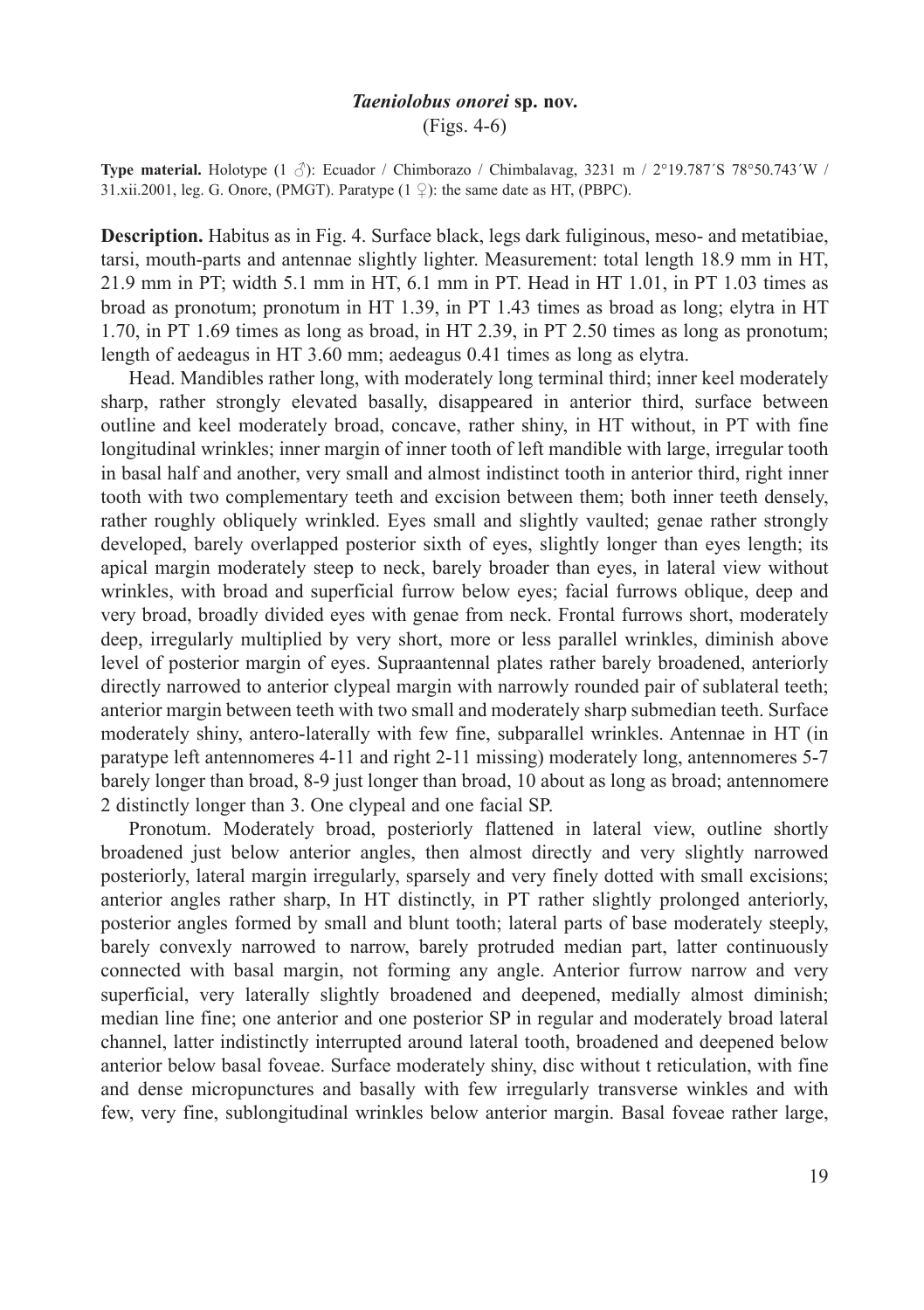



Fig. 4. *Taeniolobus onorei* sp. nov. Habitus (HT). Actual length 18.9 mm.

Fig. 5-6. *Taeniolobus onorei* sp. nov. Aedeagus (HT). 5- in left lateral view; 6- in dorso-lateral view. Actual length 3.60 mm.



moderately deepened, dull, covered by very fine and dense microtubercles and rather rough reticulation, latter extended laterally along basal margin.

Elytra. Surface moderately shiny, disc without distinct reticulation, on base, in bottom of striae and latero-apically reticulation distinct, especially on apex. Disc in lateral view basally very slightly vaulted; outline barely ovate, regularly, moderately strongly broadened from humeral tooth to anterior

four sixth, rather narrowly rounded posteriorly, lateral margin almost without dotted incisions; base barely concave medially, then convex anteriorly to moderately slopping, slightly convex and distinct humeral ridge with distinct and rather sharp humeral tooth; elytra broadest just below midlength. Striae 1-7 impunctate, 1-2(3) and 7 very superficial, 3(4)-6 fine, all striae weakened latero-apically and slightly latero-basally, stria 8 indistinct; intervals 1-3 very flat, 4-7 apically very slightly, basally moderately vaulted; lateral channel formed as narrow and deep groove, with sparse and very fine tubercles, almost expanded to surface of interval 8; base medially with few large SP in 1-2 irregular line, laterally in humeral area with small tubercles; four DSP, mostly in stria 3; one on in anterior half, one in apical third and remaining two on apex.

Ventral surface. Mentum laterally regularly, moderately convex, not beaded; surface with moderately rough isodiametric reticulation, few indistinct wrinkles and fine punctures; antero-lateral angles very broadly rounded; median part moderately deepened, median keel narrow, barely elevated in basal third, divided here from lateral parts of mentum by moderately short, moderately deep pits; paragenes narrowly, deeply excised in about anterior half, inner tooth moderately large and sharp; disc of paragenes barely concave, with few very fine wrinkles, moderately roughly reticulated, paragenes posteriorly with long direct and narrow bead; submentum with sharp antero-basal angles, below antero-lateral margin with pair of very distinct, sharp spurs inside of lateral SP. Prosternal process with few latero-basal setae; mesosternum without, metasternum with one pair of setae; metasterna more than twice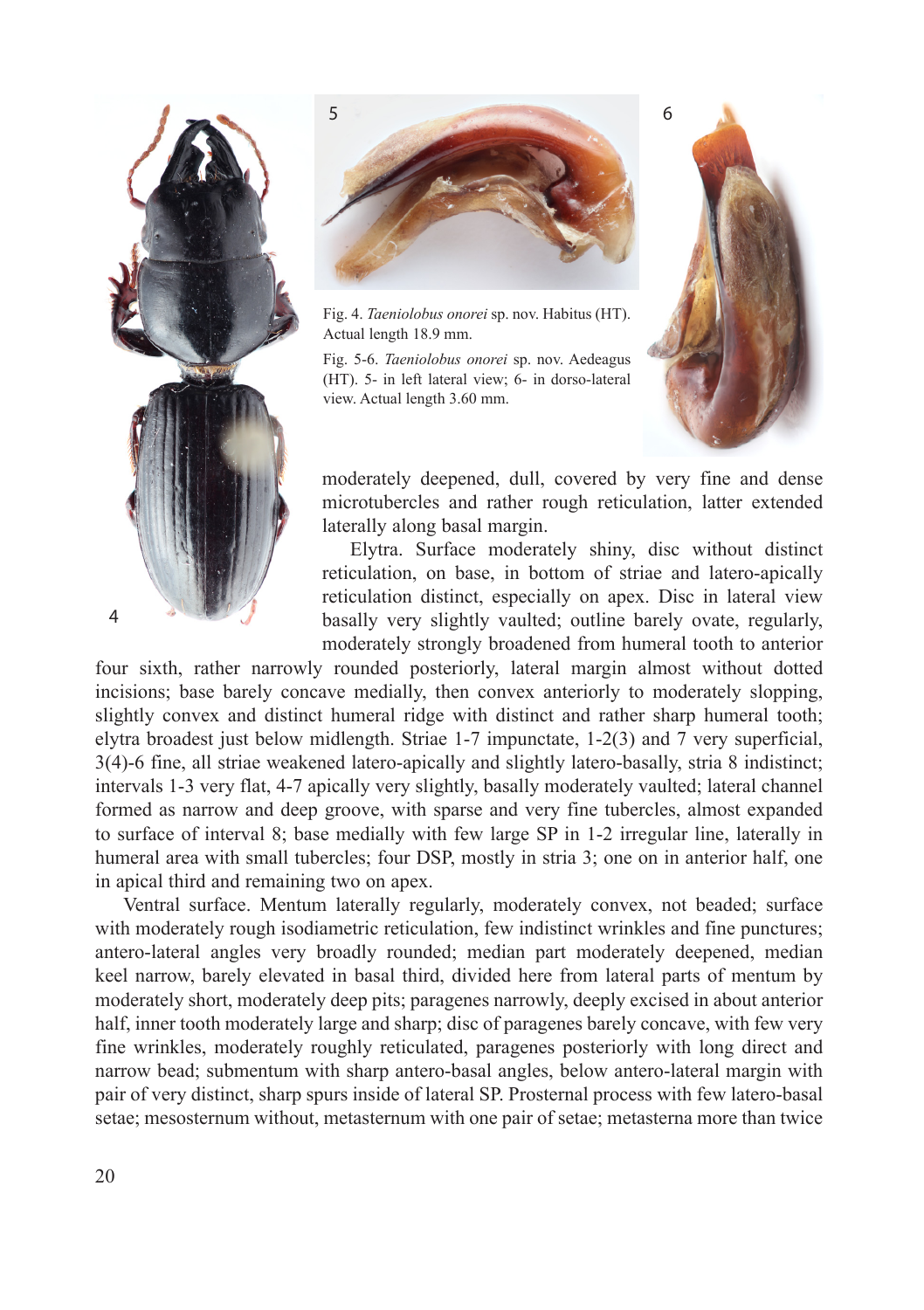shorter than hind coxae; metepisterna short, its anterior part narrower than broad episterna. Sternite 3 submedially with small group of fine punctures with setae, sterna 4-6 with one pair (in HT sternum 5 unilaterally with two) submedian SP; sternite 7 with two pairs of standard medio-apical SP; all sterna especially basal ones laterally with fine and sparse wrinkles and with fine reticulation; reticulation especially in sterna 3-4 indistinctly deeper laterally. Proepisterna moderate shiny, with fine reticulation and indistinct wrinkles; epipleura very broad to sternite 2, posteriorly strongly narrowed, with moderately fine reticulation.

Aedeagus. As in Fig. 5-6. Laterally upper outline slightly convex, lower outline direct in apical two thirds; dorsally broad, with apex rather long, barely narrowed to directly cut off apex. Parameres long, with long, narrow, narrowly rounded apex.

Legs. Anterior tibiae with one large, one medium-sized and 3-4 small lateral teeth below final tooth. Connection between terminal tooth and anterior margin of first lateral tooth just below lower margin of protibiae.

**Differential diagnosis.** The new species has the body moderately large (18.9-21.9 mm); the mandibles with moderate long tips, the pronotum with blunt tooth in the posterior angles and with one pair of antero- and postero-lateral SP; the ovate elytra with the outline visible from the dorsal view below the humeri, with the inner striae very fine and with the lateral intervals being only slightly vaulted, not forming the outline and with the lateral channel forming a deep groove. The prosternal process has several, the mesosternum none and the metasternum a pair of setae; the submentum has a pair of peculiar thorns inside of the lateral SP and finally the median lobe of the aedeagus has the apex transversely cut.

This combination of the characters distinctly differentiates the new species from all to date described species; especially both latter characters are unique within the subgenus and can be used to distinguish this species from the remaining ones.

According to Bänninger (1941) and material studied, only nine species have the elytral channel in the deep groove combined with the setose prosternal process. Two of them, *T. setosus* (Bänninger, 1941) and *T. multisetosus* (Bänninger, 1941) can be easily distinguished by the prosternal process having the setae also before the anterior coxae and by the mesosternum having some setae; *T. aberrans* (Bänninger, 1941), the only remaining species with the pronotum having postero-lateral tooth, differs among other by the elytral interval 7 being basally carinate, forming here the outline and by the broader pronotum, having two posterior SP. The remaining six species can be easily separated by the pronotum having the posterior angles rounded; *T. deplanatus* Bänninger, 1937 moreover by the interval 8 forming the outline from the dorsal view; *T. carinatus* (Dejean, 1825), *T. furcatus* (Bänninger, 1941) and *T. seriepunctatus* Bänninger, 1933 by the inner margin of the interval 8 being narrowly carinate, the latter species also by having DSP also in the intervals 5 and 7; and finally, *T corvinus* (Dejean, 1831) and *T. planiusculus* (Chaudoir, 1855), habitually the most similar species, differ (except of already quoted missing spurs on the anterior margin of the submentum and the rounded posterior pronotal angles) by the pronotum having multiplied lateral SP and by the elytra having interval 7 strongly vaulted basally.

**Name derivation.** Named in honour of Giovanni Onore (Quito, Ecuador), collector of the type specimens.